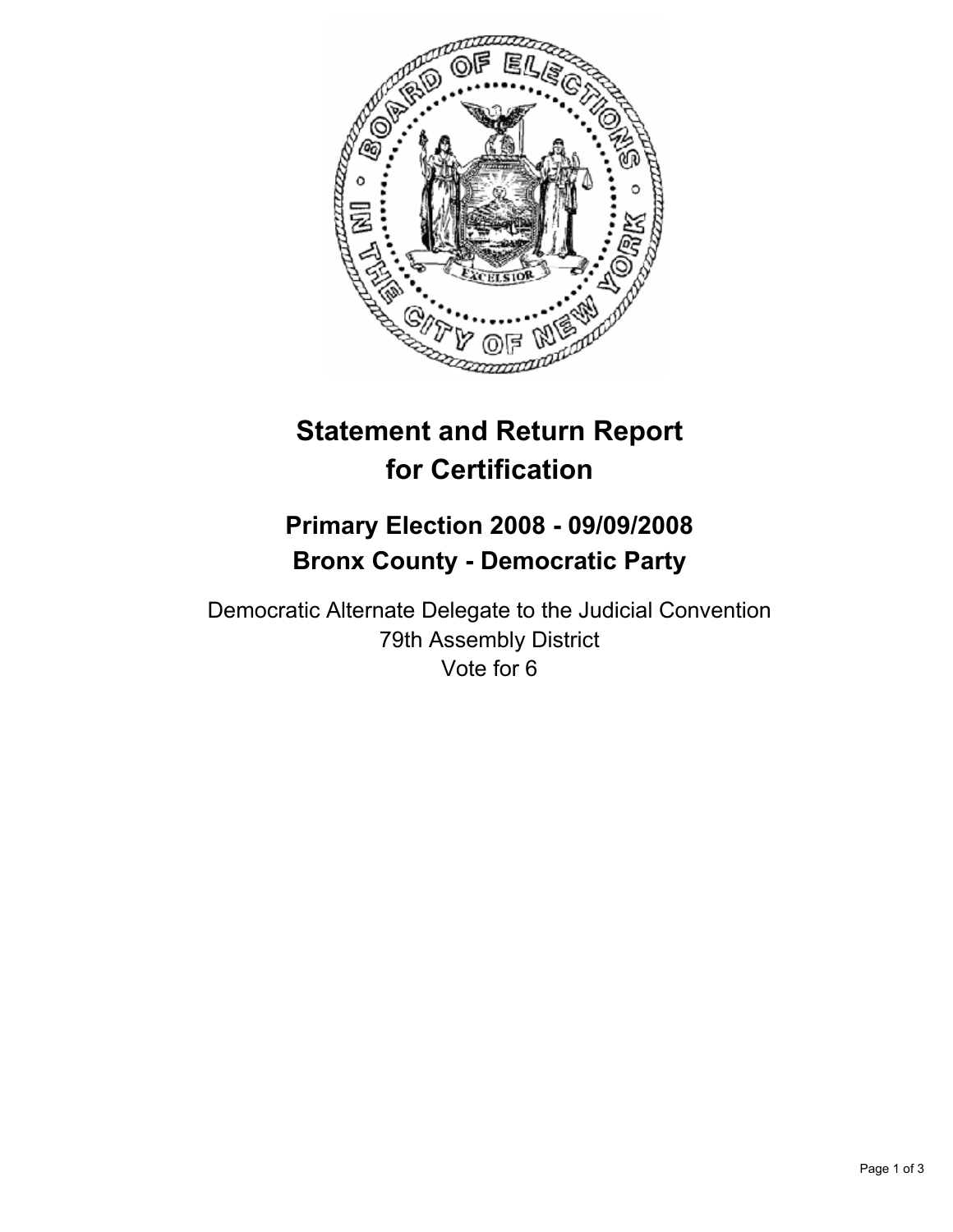

## **Assembly District 79**

| <b>FMFRGFNCY</b>            | 19     |
|-----------------------------|--------|
| ABSENTEE/MILITARY           | 134    |
| <b>AFFIDAVIT</b>            | 291    |
| <b>JOHN E SHIPP</b>         | 689    |
| <b>FLORE TATE</b>           | 488    |
| <b>BERNARD SMITH</b>        | 836    |
| <b>ERNESTINE DAVIS</b>      | 823    |
| <b>CHRISTOPHER MOULTRIE</b> | 392    |
| <b>WALLACE DIAMOND</b>      | 565    |
| <b>ESTELLA ALVAREZ</b>      | 798    |
| <b>JOSELYN RODRIGUEZ</b>    | 695    |
| <b>MARIA MORALES</b>        | 680    |
| PURA QUINONES               | 366    |
| <b>SHIRLEY MATTHEW</b>      | 938    |
| <b>EVA M BENDER</b>         | 700    |
| <b>NOEL J PENDERGRASS</b>   | 576    |
| <b>MILAGROS PEREZ</b>       | 823    |
| <b>BETTY COLEMAN</b>        | 721    |
| <b>LINDA G HUNT</b>         | 514    |
| ANGELA HAMMOND              | 455    |
| <b>Total Votes</b>          | 11,059 |